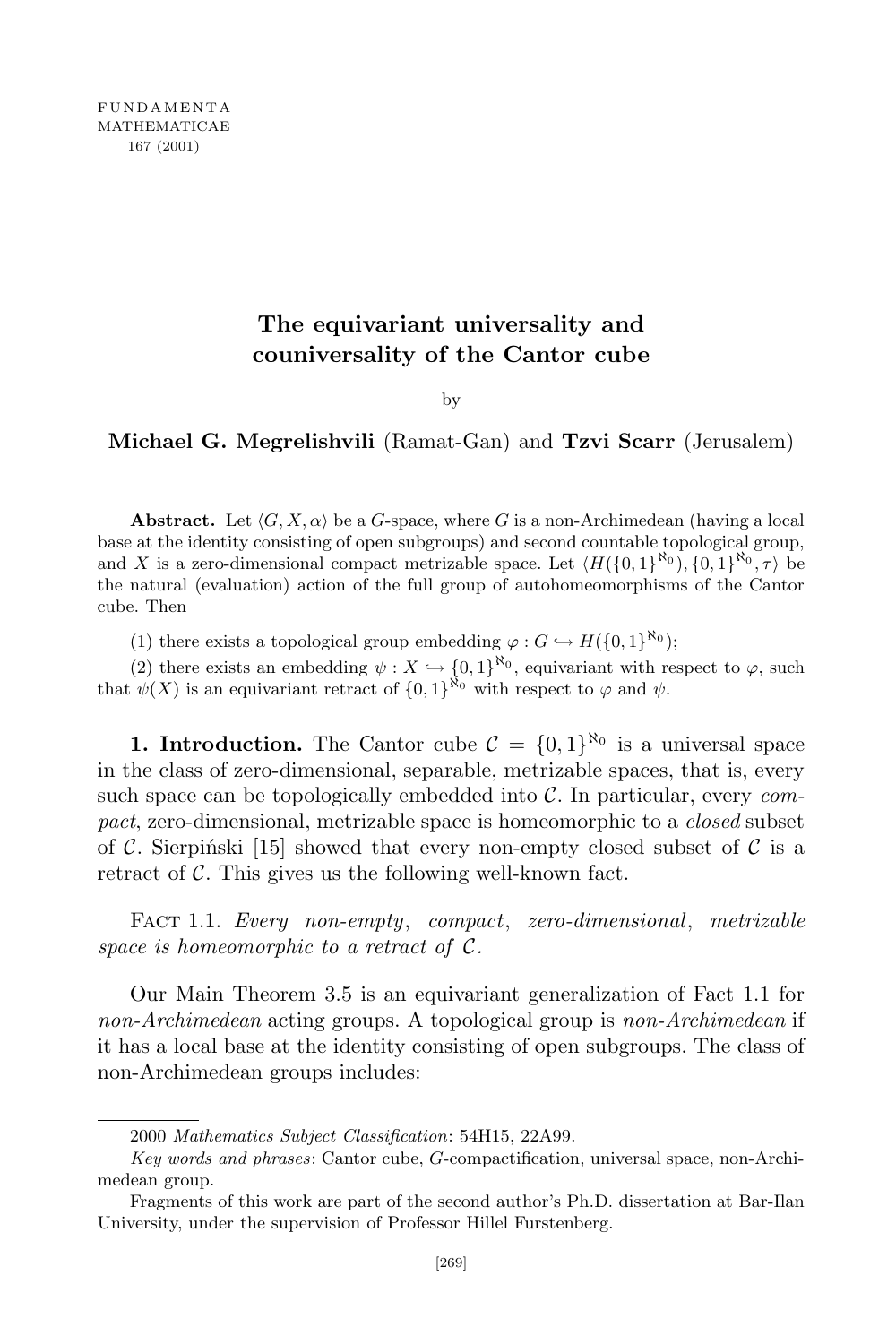• the prodiscrete (in particular, the profinite) groups;

*•* the groups arising in *non-Archimedean functional analysis* [14] (for example, the additive groups of the fields of *p*-adic numbers);

• the group  $Is(X, d)$  of all isometries of an ultrametric space  $(X, d)$ , with the topology of pointwise convergence;

• the locally compact, totally disconnected groups [3];

• the *symmetric group*  $S_\infty$  on a countably infinite set, with the topology of pointwise convergence;

• the full group  $H(X)$  of autohomeomorphisms of X, with the compactopen topology, where *X* is a compact Hausdorff zero-dimensional space (see Lemma 3.2 below).

In fact, a topological group *G* is non-Archimedean iff *G* is a topological subgroup of  $H(X)$  for some appropriate compact Hausdorff zero-dimensional space *X*. This complete characterization of the non-Archimedean groups is a part of Theorem 3.3 below. It is easy to show that the class of all non-Archimedean groups is a *variety* in the sense of [12]. That is, this class is closed under the formation of topological subgroups, products and quotient groups.

Note that the transformation groups having zero-dimensional (in particular, ultrametric) phase spaces have many applications in descriptive set theory [1, 6, 7].

**2. Preliminaries and conventions.** All topological spaces in this paper are assumed to be Hausdorff. The neutral element of a group *G* is denoted by  $e_G$ . The *weight*  $w(X)$  of a topological space X is defined to be  $\tau(X) \cdot \aleph_0$ , where  $\tau(X)$  denotes the minimal cardinality of a base for *X*.

For information on *uniform spaces*, we refer the reader to [4]. If  $\mu$  is a uniformity for X, then the collection of elements of  $\mu$  which are *finite* coverings of X forms a base for a uniformity for X, which we denote by  $\mu_{fin}$ . If  $(X, \mu)$  is a uniform space, the uniform completion  $(X, \hat{\mu}_{fin})$  of  $(X, \mu_{fin})$  is a compact uniform space known as the *Samuel compactification* of  $(X, \mu)$ . A *partition* of a set *X* is a covering of *X* consisting of pairwise disjoint subsets of *X*. Following [14], we say that a uniform space  $(X, \mu)$  is *non-Archimedean* if it has a base consisting of partitions of X. Equivalently,  $\mu$  is generated by a system  ${d_i}$  of *ultrapseudometrics*, that is, pseudometrics, each of which satisfies the *strong triangle inequality*  $d_i(x, z) \leq \max\{d_i(x, y), d_i(y, z)\}$ . Clearly, a non-Archimedean uniform space is zero-dimensional in the uniform topology. A topological group is non-Archimedean iff its right uniformity is non-Archimedean.

The following result is well known (see, for example, [4] and [5]).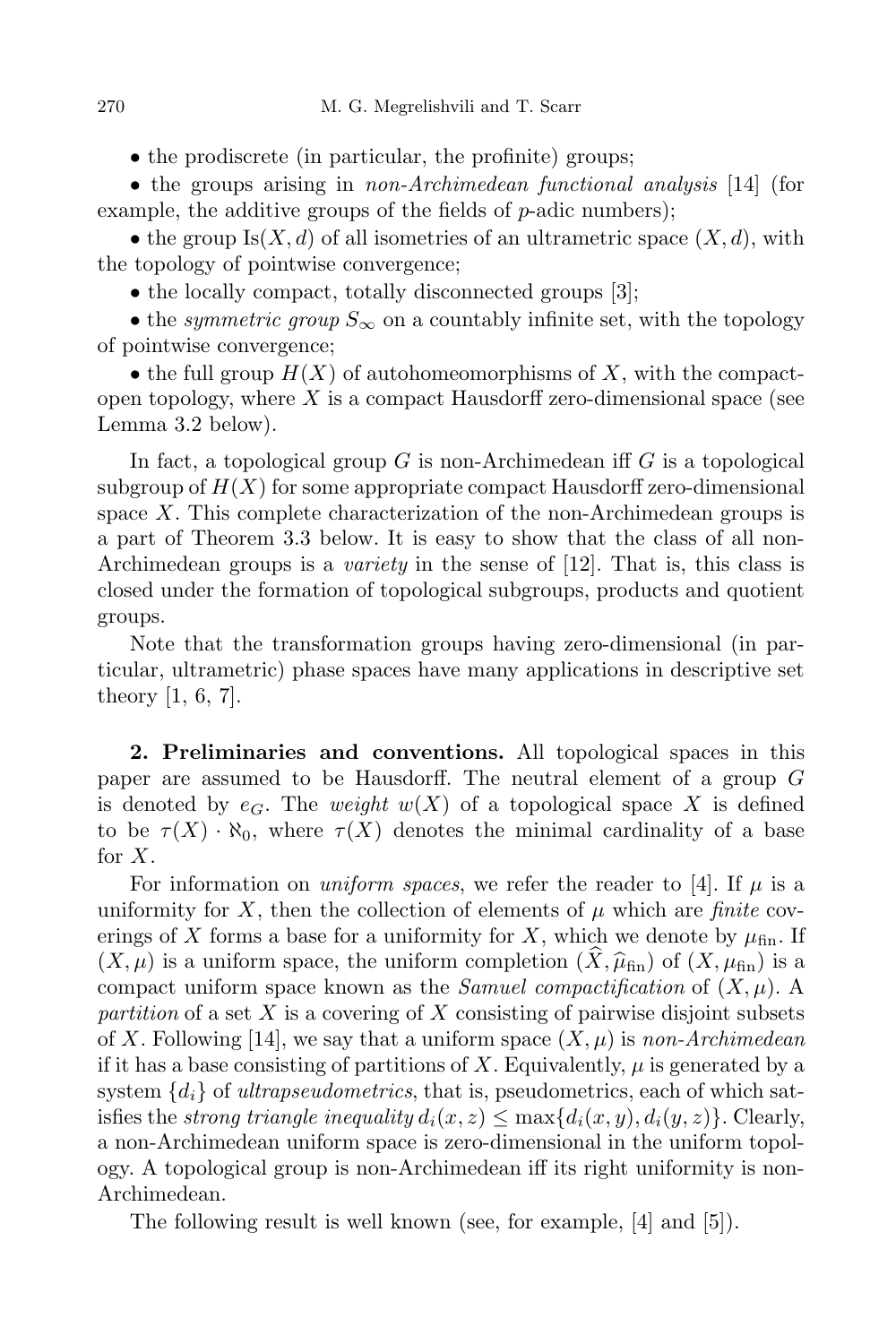LEMMA 2.1. Let  $(X, \mu)$  be a non-Archimedean uniform space. Then both  $(X, \mu_{fin})$  and the uniform completion  $(\hat{X}, \hat{\mu})$  of  $(X, \mu)$  are non-Archimedean *uniform spaces.*

A *topological transformation group*, or *G*-space, is a triple  $\langle G, X, \alpha \rangle$ , where  $G$  is a topological group (called the *acting group*),  $X$  is a topological space (called the *phase space*), and  $\alpha$  :  $G \times X \rightarrow X$  is a continuous action. For each  $g \in G$ , the *g-transition map* is the function  $\alpha^g : X \to X$ ,  $\alpha^g(x) = gx.$ 

DEFINITION 2.2. Let  $\langle G_1, X_1, \alpha_1 \rangle$  be a  $G_1$ -space, and let  $\langle G_2, X_2, \alpha_2 \rangle$  be a  $G_2$ -space. Suppose that  $\varphi: G_1 \hookrightarrow G_2$  is a topological group embedding.

(1) A continuous function  $\psi: X_1 \to X_2$  is *equivariant with respect to*  $\varphi$ (or, simply, *equivariant*, if  $\varphi$  is clear from the context) if, for all  $q \in G_1$  and  $x \in X_1$ ,  $\psi(gx) = \varphi(g)\psi(x)$ .

(2) Let  $\psi : X_1 \to X_2$  be an equivariant embedding with respect to  $\varphi$ . We say that  $\psi(X_1)$  is an *equivariant retract* of  $X_2$  (with respect to  $\varphi$  and  $\psi$ ) if there is a continuous retraction  $r: X_2 \to \psi(X_1)$  which is equivariant with respect to  $\varphi^{-1} : \varphi(G_1) \to G_1$ .

Let  $\langle G, X, \alpha \rangle$  be a *G*-space. If  $\langle G, Y, \gamma \rangle$  is a compact Hausdorff *G*-space and  $\psi$  :  $X \rightarrow Y$  is equivariant, then *Y* is called a *G*-compactification of *X*. If, in addition,  $\psi$  is a topological embedding, then *Y* is a *proper G*-compactification of *X*. A *G*-space  $\langle G, X, \alpha \rangle$  is *G*-Tikhonov if it has a proper *G*-compactification. Not every Tikhonov *G*-space is *G*-Tikhonov [8]. De Vries [19] proved that if *G* is locally compact, then *every* Tikhonov *G*space is *G*-Tikhonov. For every *G*-space *X* there exists a (possibly improper) *maximal G*-compactification  $\beta_G X$  (see [18]). For more information on *G*compactifications, as well as for a general method of constructing Tikhonov *G*-spaces which are *not G*-Tikhonov, see [11].

Let *G* be a topological group. Recall [2] that the collection of coverings  ${Ux : x \in G}$ , where *U* is a neighborhood of  $e_G$ , forms a base for the *right uniformity*  $\mu_R$  for *G*. In 1957, Teleman [16] proved that for arbitrary Hausdorff *G*, the Samuel compactification  $\widehat{G}$  of *G* with respect to its right uniformity is a proper *G*-compactification of the *G*-space  $\langle G, G, \alpha_{\text{L}} \rangle$ , where *α*<sub>L</sub> is the usual *left action* of *G* on itself. In fact,  $\widehat{G}$  is isomorphic to *β<sub><i>G*</sub></sub>G and is called the *greatest ambit* (see, for example, [20]).  $\beta_G G$  is the maximal *proper G*-compactification of  $\langle G, G, \alpha_L \rangle$ .

To the best of our knowledge, very little is known about the dimension of  $\beta_G X$ . Some special results can be found in [8, 9]. The dimension of the greatest ambit  $\beta_G G$  may be greater than the topological dimension of  $G$ (simply take a cyclic dense subgroup *G* of the circle group; then  $\dim G = 0$ and dim  $\beta_G G = 1$ ). However, in the case of the Euclidean group  $G = \mathbb{R}^n$ ,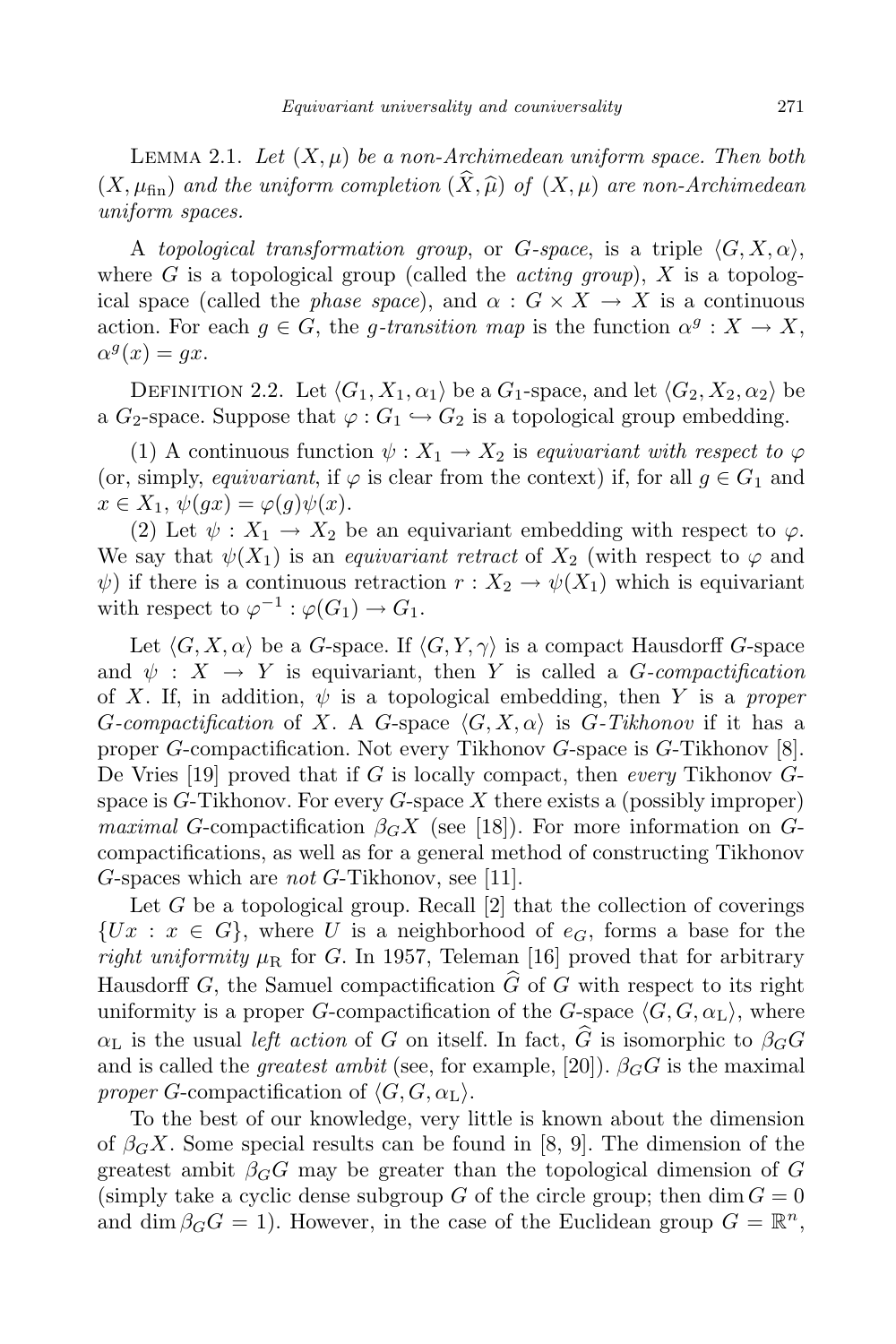we have dim  $\beta_G G = \dim G$ . This follows from Theorem 5.12 of [4]. By a result of Pestov [13], one has  $\dim \beta_G G = 0$  iff *G* is non-Archimedean. An alternative proof of this will be given in Theorem 3.3 below.

## **3. Proof of the main results**

Fact 3.1 ([9]). *Every G-Tikhonov G-space X has a proper G-compactification Y such that*  $w(Y) \leq w(X) \cdot w(G)$  *and* dim  $Y \leq \dim \beta_G X$ .

Lemma 3.2. *If X is a compact Hausdorff zero-dimensional space*, *then H*(*X*) *is a non-Archimedean group.*

*Proof.* For each two-element compact clopen partition  ${K_1, K_2}$  of X, define

$$
B(K_1, K_2) = \{ \varphi \in H(X) : \varphi(K_1) = K_1, \ \varphi(K_2) = K_2 \}.
$$

Let  $\mathcal{B} = \{B(K_1, K_2) : \{K_1, K_2\}$  is a compact clopen partition of X $\}$ . Then *B* is a local base at  $e_{H(X)}$  consisting of clopen subgroups, and, hence,  $H(X)$ is non-Archimedean.

The following theorem provides a useful characterization of non-Archimedean groups. (As noted before, the equivalence of (i) and (ii) was established by Pestov  $[13]$ .)

Theorem 3.3. *The following assertions are equivalent*:

- (i) *G is a non-Archimedean topological group*;
- (ii) dim  $\beta_G G = 0$ ;

(iii) *G is a topological subgroup of*  $H(X)$  *for some compact Hausdorff zero-dimensional space X such that*  $w(X) = w(G)$ *.* 

*Proof.* (i)⇒(ii). Suppose *G* is non-Archimedean. Then the right uniformity  $\mu_R$  for *G* is a non-Archimedean uniformity. By Lemma 2.1, the precompact uniformity  $(\mu_R)_{fin}$  for *G* is also a non-Archimedean uniformity. Let  $(\widehat{G}, \widehat{\mu})$  be the uniform completion of  $(G, (\mu_R)_{fin})$ . Then, again by Lemma 2.1,  $\hat{\mu}$  is a non-Archimedean uniformity, and, hence,  $\hat{G}$  is zero-dimensional. But  $(G, \hat{\mu})$  is exactly  $\beta_G G$ .

(ii)*⇒*(iii). By Fact 3.1, there exists a zero-dimensional proper *G*-compactification  $\langle G, X, \alpha_{\mathcal{L}}^* \rangle$  of  $\langle G, G, \alpha_{\mathcal{L}} \rangle$  such that  $w(X) = w(G)$ . Let  $\psi : G \to X$ be the corresponding equivariant embedding.

We will show that the map  $\varphi : G \to H(X)$  defined by  $\varphi(g) = (\alpha_L^*)^g$ is a topological group embedding. Observe that  $\varphi$  is one-to-one because  $\alpha_L^*$ extends the action  $\alpha_L$ . To prove the continuity of  $\varphi$ , suppose  $\alpha^g \in O = \{f \in$  $H(X) : f(K) \subseteq U$ , where  $K \subseteq X$  is compact and  $U \subseteq X$  is open. Using the compactness of  $K$  and the continuity of  $\alpha^*_{\text{L}}$ , we can find a neighborhood *V* of *g* such that  $\varphi(V) \subseteq O$ . Hence,  $\varphi$  is continuous.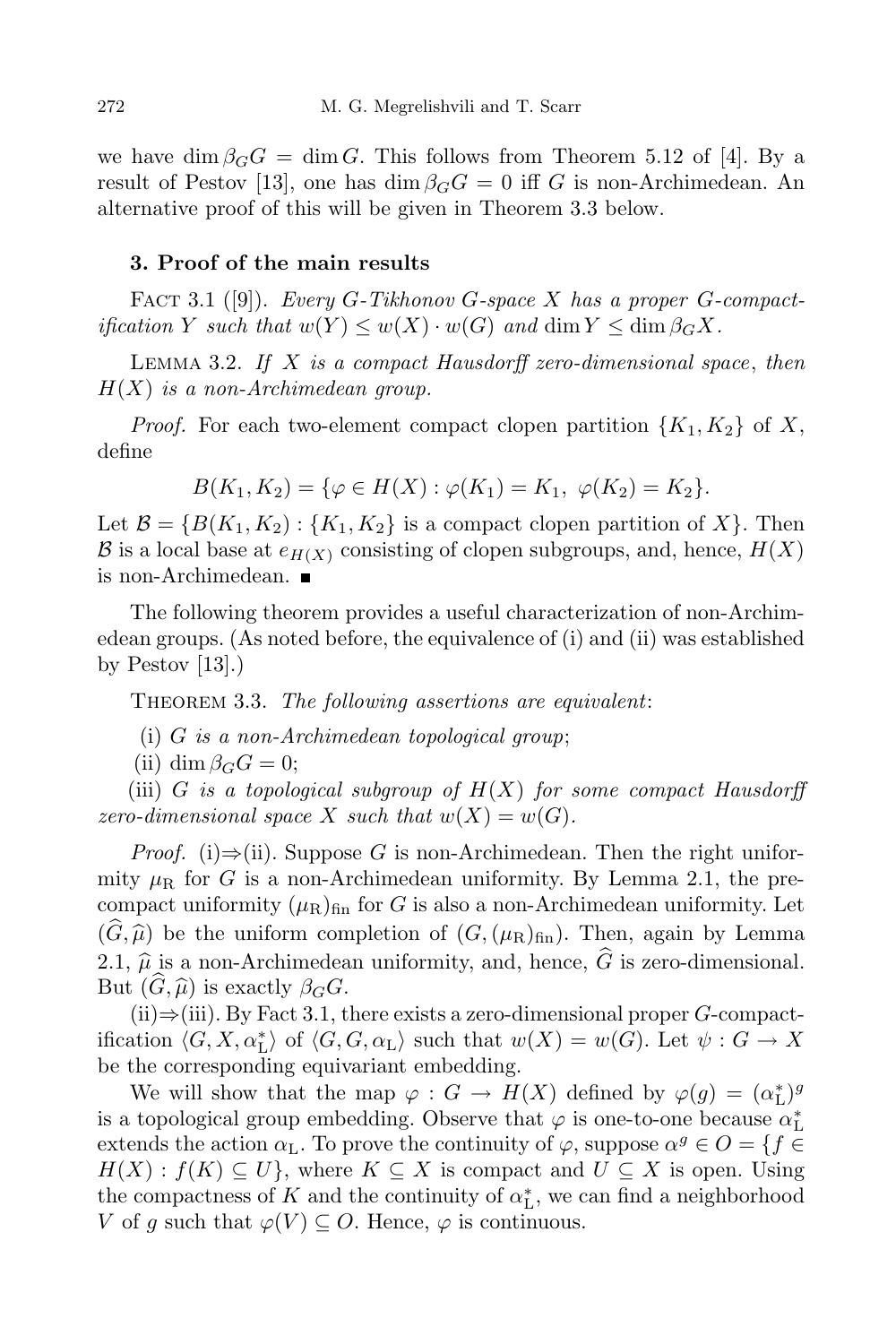It remains to show that if  $O \subseteq G$  is open, then  $\varphi(O)$  is open in  $\varphi(G)$ . Let  $O \subseteq G$  be open. Then  $\psi(O)$  is open in  $\psi(G)$ . Let  $W \subseteq X$  be open such that  $\psi(O) = W \cap \psi(G)$ . Define  $B = \{f \in H(X) : f(\psi(e_G)) \in W\}$ . Then *B* is open in  $H(X)$  and  $\varphi(O) = B \cap \varphi(G)$ . Hence,  $\varphi(O)$  is open in  $\varphi(G)$ .

 $(iii) \Rightarrow (i)$  follows directly by Lemma 3.2. ■

FACT 3.4 (Brouwer). *The Cantor cube*  $\{0,1\}^{\aleph_0}$  *is the unique (up to homeomorphism*) *non-empty*, *compact*, *metrizable*, *zero-dimensional*, *perfect space.*

Now we are ready to prove our main result.

Theorem 3.5. *Let G be a non-Archimedean and second countable group*, *and let X be a compact*, *metrizable*, *zero-dimensional G-space. Then*

(1) *there exists* a *topological group embedding*  $\varphi : G \hookrightarrow H(C)$ ;

(2) *there exists* an *embedding*  $\psi : X \hookrightarrow \mathcal{C}$ , *equivariant with respect to*  $\varphi$ , *such that*  $\psi(X)$  *is an equivariant retract of*  $\mathcal C$  *with respect to*  $\varphi$  *and*  $\psi$ *.* 

*Proof.* By Theorem 3.3, there exists a compact, second countable (and thus metrizable) zero-dimensional space  $Y$  such that  $H(Y)$  contains  $G$  as a topological subgroup. We may as well assume that all homeomorphisms of *Y* corresponding to elements of *G* transform a certain base point *y*<sup>0</sup> *∈ Y* onto itself (if not, replace *Y* with a disjoint union  $Y \cup \{y_0\}$  and redefine those homeomorphisms in an obvious way).

Let us identify the action of *G* on *X* with a homomorphism  $w : G \rightarrow$  $H(X)$ , and let  $\mathcal D$  be a copy of the Cantor set. By Brouwer's theorem, the space  $\mathcal{C} = X \times Y \times \mathcal{D}$  is homeomorphic to the Cantor set, and, clearly, the  $map \varphi : G \to H(\mathcal{C}),$ 

 $g \mapsto (w(g), g, \text{id}_D) \in H(X) \times H(Y) \times H(\mathcal{D}) \subseteq H(\mathcal{C}),$ 

is a continuous homomorphism, thus turning *C* into a *G*-space. This homomorphism is also an embedding, for its composition with the projection onto  $H(Y)$  is the identity mapping, so it is one-to-one and the inverse is continuous.

We define  $\psi: X \to \mathcal{C}$  by  $x \mapsto (x, y_0, d_0)$ , where  $d_0 \in \mathcal{D}$  is any base point, and the retraction  $r : \mathcal{C} \to \psi(X)$  by  $r(x, y, d) = (x, y_0, d_0)$ . Then  $\psi$  and  $r$ are equivariant, and the proof is complete.

THEOREM 3.6.  $H(C)$  *is universal in the class of all non-Archimedean*, *second countable groups*, *that is*, *every such group is topologically isomorphic to a subgroup of*  $H(\mathcal{C})$ *.* 

FINAL REMARKS. (1) By Theorem 1.5.1 of [1], the group  $S_{\infty}$  is also universal in this class.

(2) The group  $H(I^{\aleph_0})$  is universal in the class of all second countable topological groups, where *I* is the closed interval  $[0, 1]$  (see [17]). Moreover,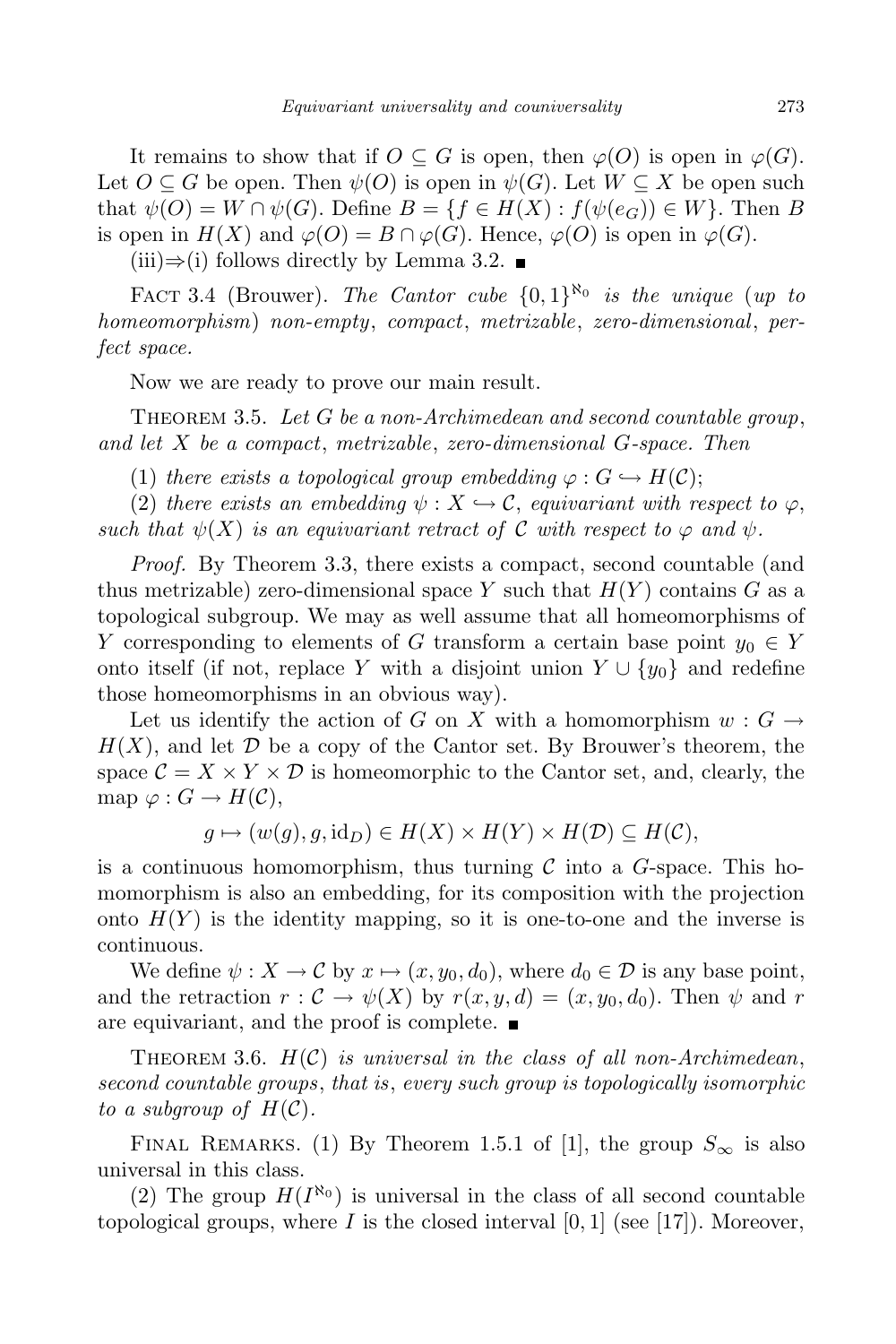by [10], the topological transformation group  $\langle H(I^{\aleph_0}), I^{\aleph_0} \rangle$  is universal in the class of all compact, metrizable *G*-spaces with second countable acting group *G*.

(3) The action on *C* which we defined in the proof of Theorem 3.5 intrinsically depends on the original action of *G* on *X*, as the following example shows.

EXAMPLE 3.7. Let  $\alpha$  :  $S_{\infty} \times C \rightarrow C$  be the natural "permutation of coordinates" action

$$
\alpha(g,(x_n))=(x_{g(n)}).
$$

Let  $\overline{0}$  and  $\overline{1}$  denote the two constant sequences of *C*. Let  $H = {\overline{0}, \overline{1}} \subseteq C$ . Consider *H* as an  $S_\infty$ -subspace of  $\mathcal{C}$ .

CLAIM. *H is* not *an equivariant retract of C with respect to*  $\varphi = id_{S_{\infty}}$  $and \psi = id_H.$ 

*Proof.* The Cantor cube C is an  $S_\infty$ -*ambit* under the action  $\alpha$ , that is, it contains a point whose orbit is dense in *C*. In fact, all points which contain infinitely many 0's and infinitely many 1's have dense orbits. Hence, every image of C under an equivariant map is also an  $S_{\infty}$ -ambit. However, H is *not* an *S*<sub>∞</sub>-ambit. ■

**Acknowledgments.** The authors would like to thank the referees for many constructive suggestions and for a very substantial shortening of the proof of the Main Theorem.

## **References**

- [1] H. Becker and A. Kechris, *The Descriptive Set Theory of Polish Group Actions*, Cambridge Univ. Press, Cambridge, 1996.
- [2] R. Engelking, *General Topology*, PWN, Warszawa, 1977.
- [3] E. Hewitt and K. A. Ross, *Abstract Harmonic Analysis*, Vol. 1, Springer, 1963.
- [4] J. Isbell, *Uniform Spaces*, Amer. Math. Soc., Providence, 1964.
- [5] —, *Zero-dimensional spaces*, Tôhoku Math. J. (2) 7 (1955), 1–8.
- [6] A. Kechris, *Classical Descriptive Set Theory*, Springer, New York, 1995.
- [7] —, *Descriptive dynamics*, in: Descriptive Set Theory and Dynamical Systems, London Math. Soc. Lecture Note Ser. 277, Cambridge Univ. Press, 2000, 231–258.
- [8] M. Megrelishvili, *A Tikhonov G-space that does not have compact G-extension and G-linearization*, Russian Math. Surveys 43 (1988), 177–178.
- [9] —, *Compactification and factorization in the category of G-spaces*, in: Categorical Topology and its Relation to Analysis, Algebra and Combinatorics, J. Ad´amek and S. MacLane (eds.), World Sci., Singapore, 1989, 220–237.
- [10] —, *Free topological G-groups*, New Zealand J. Math. 25 (1996), 59–72.
- [11] M. Megrelishvili and T. Scarr, *Constructing Tychonoff G-spaces which are not G-Tychonoff*, Topology Appl. 86 (1998), 69–81.